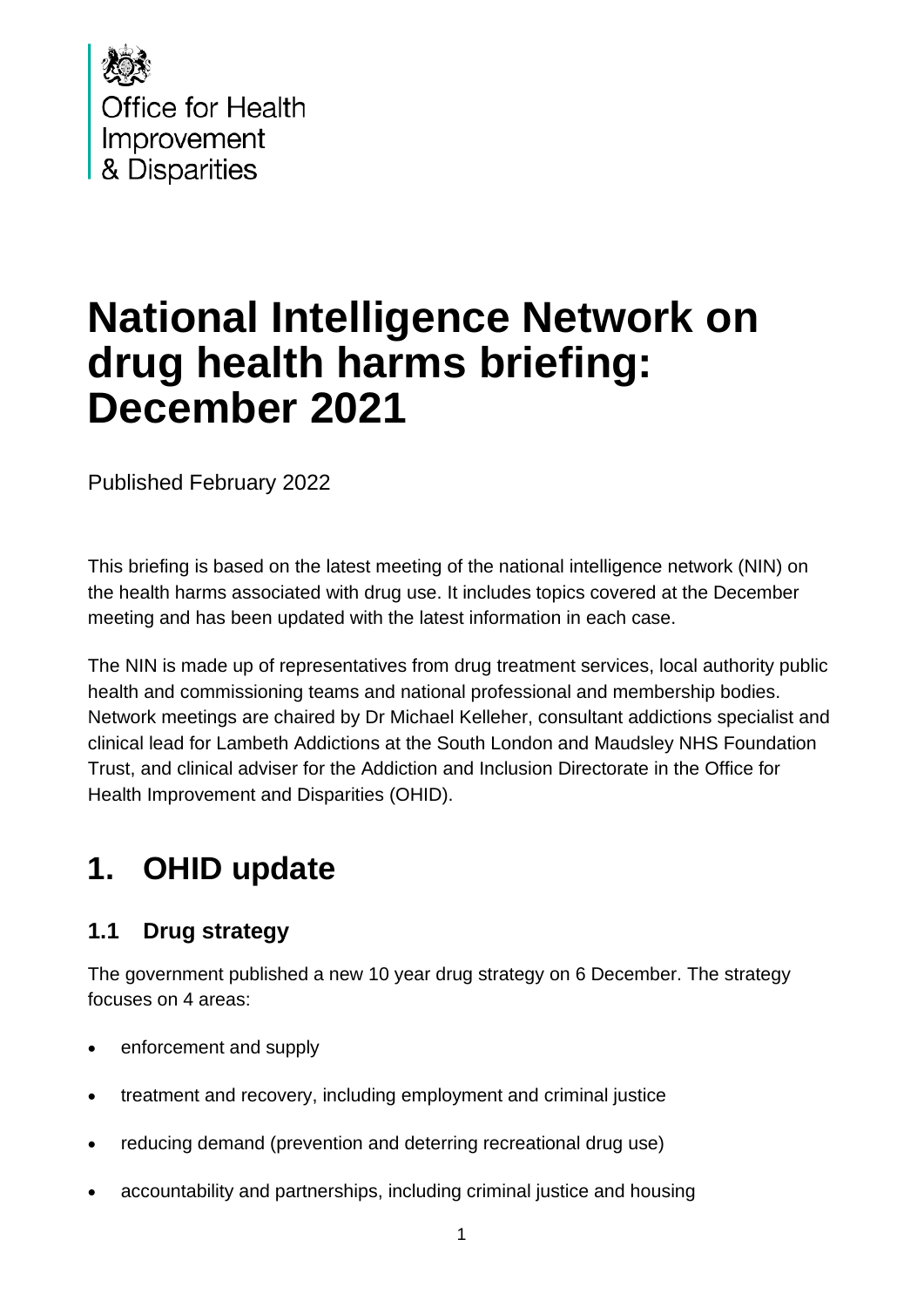The strategy is supported by new funding of about £500 million over the 3 years of the spending review.

### **1.2 Dame Carol Black review**

We have already started work on some of the priority recommendations in Dame Carol's review. These are activities that aim to provide some stability and consistency in service delivery across the country, and that are not directly dependent on funding. Recommendations being implemented include:

- national commissioning quality standards, which are being developed and consulted on before being published in the spring
- a strategy to increase the numbers of professionally qualified drug treatment staff and set occupational standards
- support to local areas to ensure that thriving recovery communities are linked to every drug treatment system

#### **1.3 £80 million funding for drug treatment services**

For the universal grant element of the £80 million (the funding available to all local authorities except ADDER Accelerator areas), many local authorities have been revising their planned activity to ensure that they spend the grant. Some have faced difficulties with recruitment. Of particular interest to the NIN, this revised activity sometimes increases proposed spending on harm reduction activities, including naloxone, needle and syringe programmes and outreach.

#### **1.4 Alcohol clinical guidelines**

OHID is working with the devolved administrations to develop comprehensive clinical guidelines for alcohol treatment. This work is developing a clinical consensus on best practice, quality in treatment and outcomes for people with alcohol dependence. The guidelines will be aligned with National Institute for Health and Care Excellence guidelines on alcohol use disorders [\(CG115](https://www.nice.org.uk/guidance/cg115) and [CG100\)](https://www.nice.org.uk/guidance/cg100) and will focus on clinical service delivery, care pathway development and service integration, covering a range of settings.

We began work on the guidelines in November 2019, but there has been some delay caused by the pandemic and other factors. We will have a draft for public consultation in 2022.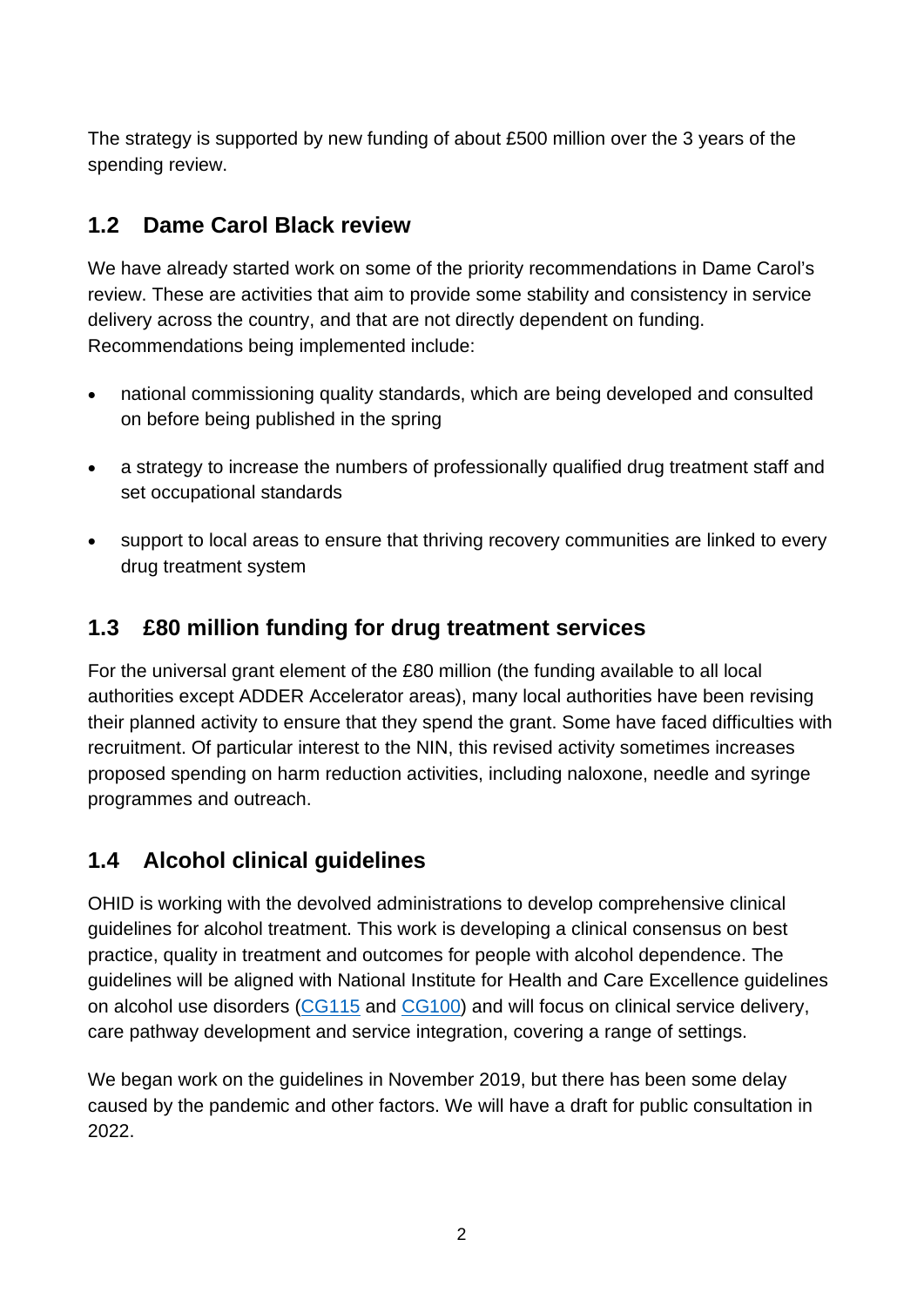### **1.5 Project ADDER**

Project ADDER is sharing good practice in preventing drug-related deaths. We organised 2 focus groups (Leeds and London) with partners at the end of January. We have conducted an online survey with local authorities and police in the 13 areas covered by ADDER. The output of the focus groups will assist in forming advice to ministers on policies to foster good practice across services to prevent drug-related deaths.

You can read more about project ADDER in [About Project ADDER.](https://www.gov.uk/government/publications/project-adder/about-project-adder)

### **1.6 Alcohol and drug misuse and treatment statistics report 2020 to 2021 from the National Drug Treatment Monitoring System (NDTMS)**

Alberto Oteo, OHID.

In the year from April 2020 to March 2021, there were nearly 276,000 adults in treatment, which is a small rise since last year. Over half of all adults (51%) received treatment for problems with opiates. A further 21% had problems with other drugs, and over a quarter (28%) had problems with alcohol only.

More than two-thirds of people in treatment were men and less than one-third were women (68% men to 32% women). This proportion varies greatly by substance group. In the alcohol only group the divide is smaller with men making up 58% and women 42%.

There is a continuing trend of increasing age. Less than 10% of people in treatment for opiates or alcohol only were under 30 years old.

The proportion of estimated opiate users (based on 2016 to 2017 estimates) who are not in treatment has continued to rise up to 47% in 2019 to 2020. It is estimated that 82% of adults in need of specialist treatment for alcohol were not receiving it.

The number of people starting treatment for both crack and opiates dropped by 15% this year, and is now at 21,308, which is the lowest number since 2015 to 2016.

There has been a fall in adults starting treatment for powder cocaine, which decreased by 10% (from over 21,000 to over 19,000), ending a 9-year rising trend. We also saw a 5% increase in people starting treatment for cannabis (now over 27,000 this year). People starting treatment with ketamine problems have increased by 27% to almost 1,500, a rising trend over the last 7 years.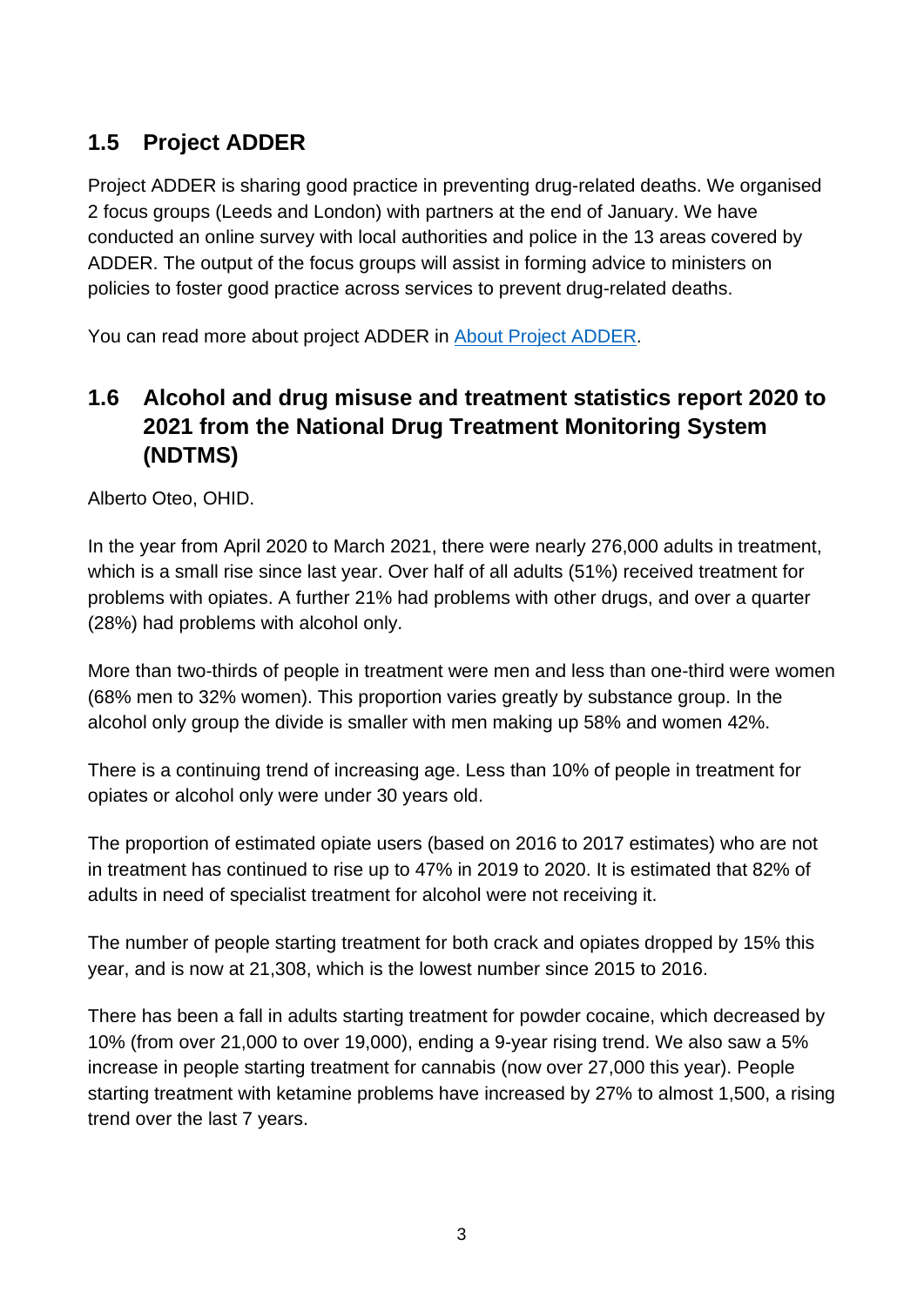In 2020 to 2021, the proportion of deaths of people in treatment increased from 1.1% to 1.4%. This is the largest increase in the proportion of people dying in treatment since NDTMS data has been collected.

You can read the report and download the data tables at [Substance misuse treatment for](https://www.gov.uk/government/statistics/substance-misuse-treatment-for-adults-statistics-2020-to-2021)  [adults: statistics 2020 to 2021.](https://www.gov.uk/government/statistics/substance-misuse-treatment-for-adults-statistics-2020-to-2021)

#### **1.7 Individual Placement and Support (IPS)**

OHID is expanding the availability of IPS for employment from 6 local authority areas to 40.

You can read more [about IPS in this PHE blog.](https://ukhsa.blog.gov.uk/2019/03/27/supporting-people-from-substance-misuse-treatment-into-employment/)

#### **1.8 Criminal justice**

In August, Her Majesty's Inspectorate for Probation published a joint thematic inspection of [community drug treatment for people on probation.](https://www.justiceinspectorates.gov.uk/hmiprobation/inspections/drug-treatment/) The report identified shortcomings in partnership working between probation and alcohol and drug treatment. The report also found that:

- getting more offenders into treatment is a challenge when treatment is already under significant pressure
- prisons share community interest in the potential benefits of depot buprenorphine
- there is a need to improve links and communications between probation, prisons, and treatment

OHID is developing an interactive single point of contact (SPOC) resource to improve communication between police, probation and treatment services in prison and the community.

An additional £15 million of funding over 3 years has been provided for drug testing on arrest as part of the new drug strategy.

#### **1.9 Joint combating drugs unit**

The government response to Dame Carol Black's review brings together the Cabinet Office, the Home Office, DHSC and OHID, Ministry of Justice, Department for Work and Pensions, Department for Education, and Department for Levelling Up, Housing and Communities in a new unit. The joint combating drug unit will support implementation of the drug strategy and Dame Carol's recommendations.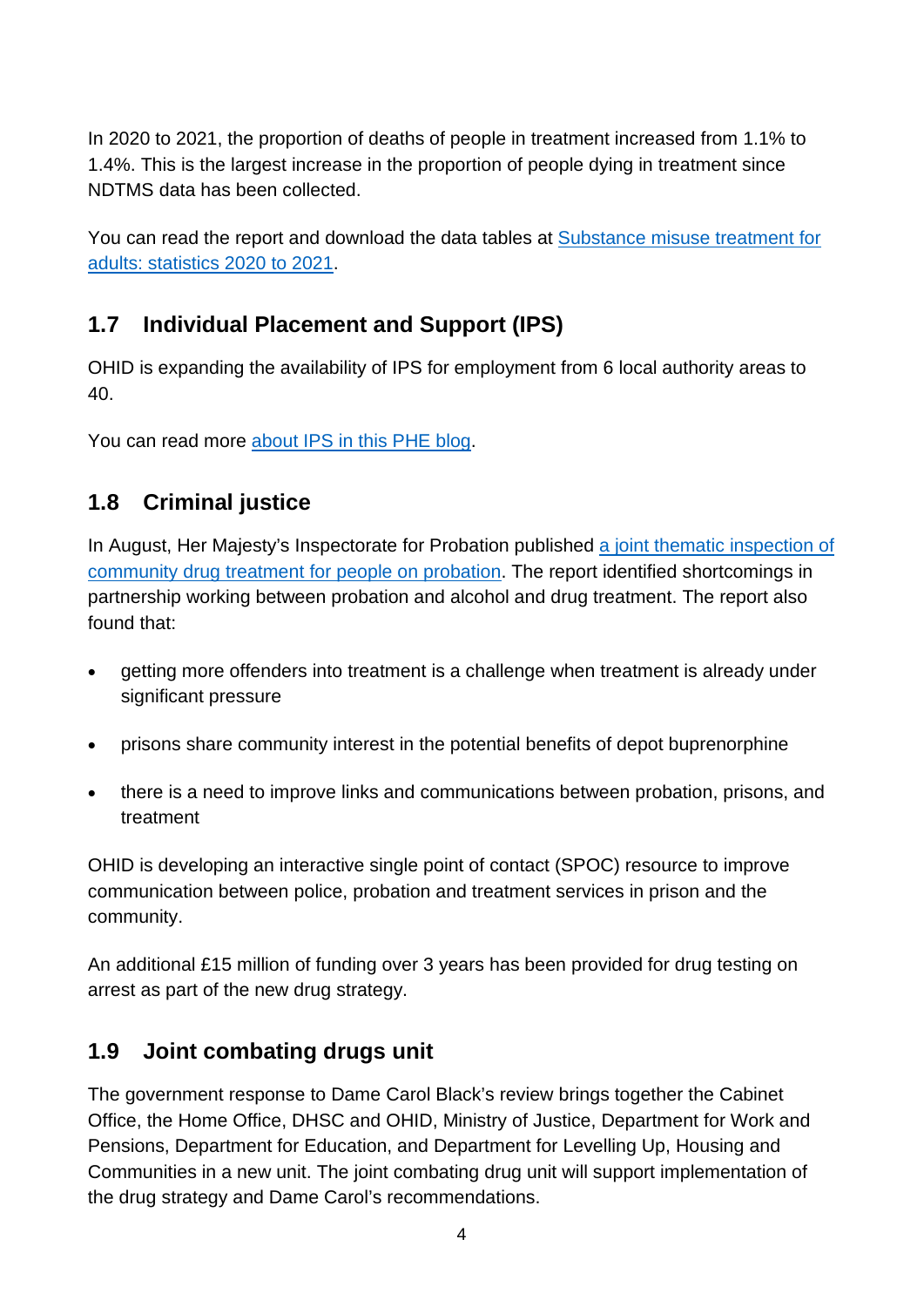### **1.10 The effect of coronavirus (COVID-19)**

Booster vaccinations should now have rolled out, or be rolling out, to staff and all service users.

Some service providers have expressed concern about the proportion of staff still working from home and the impact this might have on engaging with clients (especially young people) and on healthcare. This could also have implications for harm reduction, outreach and needle and syringe programmes (NSP).

#### **1.11 Drug intelligence summary**

OHID and our partners continue to monitor harm linked to heroin adulterated with isotonitazene ("iso") following the [National Patient Safety Alert](https://www.cas.mhra.gov.uk/ViewandAcknowledgment/ViewAlert.aspx?AlertID=103167) in August.

We are not aware of any confirmed cases of iso exposure since October. Areas affected by the incident were reporting lower levels of suspected drug overdoses and deaths than they'd usually see and thought that people were being more careful.

In late October, there were anecdotal reports from service users that iso might be being sold again and that this was causing respiratory depression among people who use heroin in a particular area of London. But OHID has received no evidence to confirm this.

There has been a spate of recent reports about drug 'spiking' with needles. Enforcement and public health partners are gathering evidence to confirm the frequency of these events or any drugs that are being used. The National Police Chiefs' Council (NPCC) has collected hundreds of police reports of needle spiking, mostly in September and October, and mainly in areas of the East Midlands and North West. To date, few cases are confirmed to have involved needles and there is little evidence of the drugs used. It is difficult to identify any drugs used in these incidents from blood or urine samples more than a day after the event.

We have updated **FRANK** with advice on how people can protect themselves from spiking if they feel unsafe. This includes advice on reporting incidents to the police and seeking medical attention. Although we believe that it's the responsibility of venues and society to change attitudes and practice to protect people, we have given some practical advice to people about steps to protect themselves. The UK Health Security Agency (UKHSA) has provided advice to regional health protection teams. And the nightlife industry has provided advice to its members.

Testing for drugs and blood borne viruses in spiking incidents is inconsistent across the country. So, we are bringing police (NPCC) and emergency departments together to see if we can agree a protocol, similar to one already used in cases of sexual assault.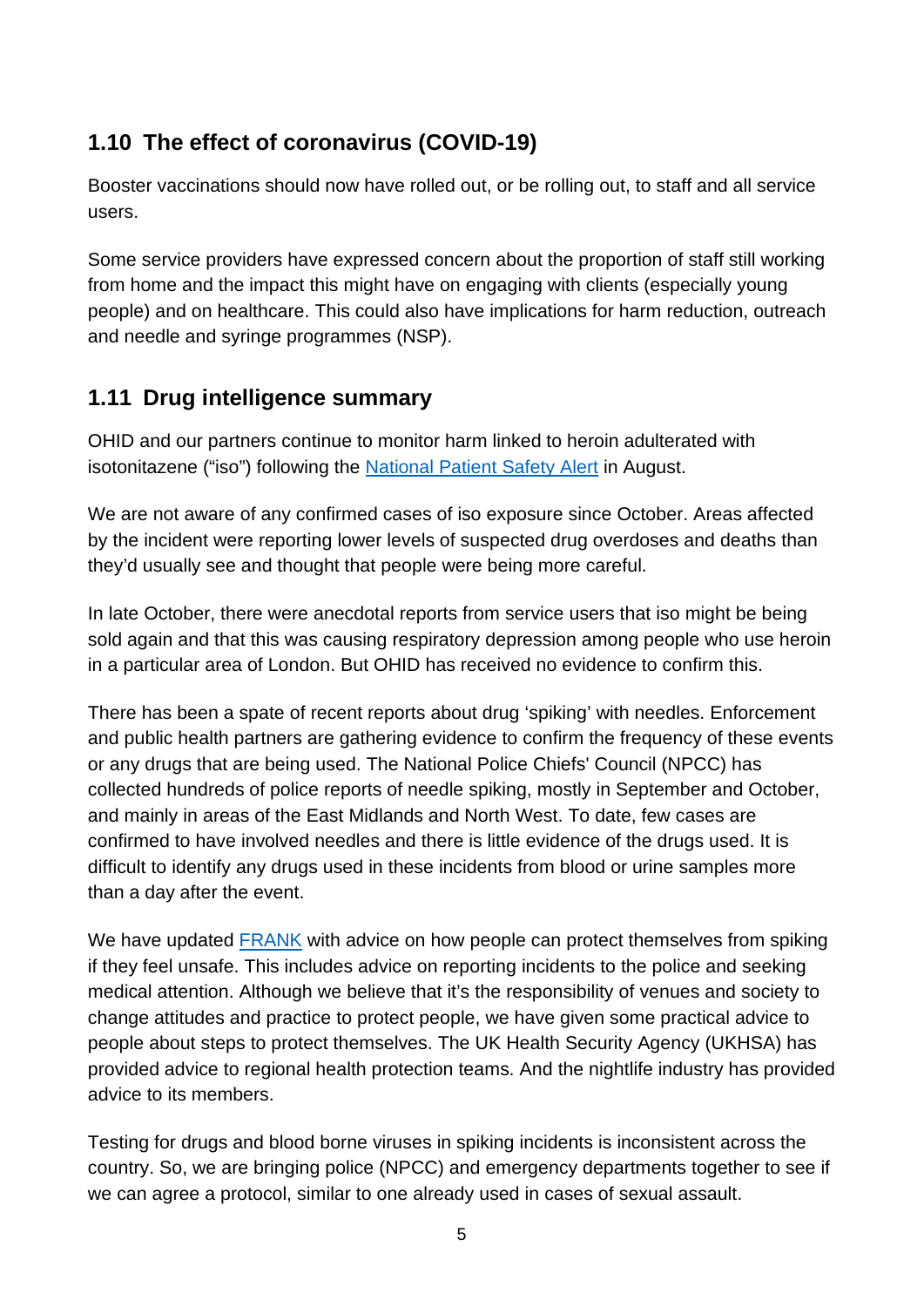One area in the North West alerted about very high dose MDMA tablets. These so-called 'Blue Punishers' are often high strength (around 200 milligrams) but 43 batches were found with doses up to 477.1mg MDMA.

## **2. National Infection Service (NIS) update**

The UKHSA National Infection Service's Shooting Up report on people who inject drugs [\(PWID\)](https://www.gov.uk/government/publications/shooting-up-infections-among-people-who-inject-drugs-in-the-uk) was published on 8 February. It focuses on the pandemic, other injecting harms and infections. It also includes a new section on drug overdose.

NIS is currently drafting the Hepatitis C in England report, which will be published in early 2022. It will include data from surveillance systems. NIS has now finished the Hepatitis C virus dashboard, which will provide real-time local data on hepatitis C testing, diagnosis and treatment. NIS will share this with the group for feedback.

### **3. Public Health Scotland update**

Provisional quarterly figures suggest that drug-related deaths (DRDs) in Scotland for 2021 may be slightly lower than the previous year and the 6-year increase might be levelling off. Although this is a positive sign, levels of harm are still very high. You can find more information in the latest [report on suspected drug deaths in Scotland: July to September](https://www.gov.scot/publications/suspected-drug-deaths-scotland-july-september-2021/)  [2021.](https://www.gov.scot/publications/suspected-drug-deaths-scotland-july-september-2021/)

Public Health Scotland published [drug related hospital admissions for 2020 to 2021,](https://publichealthscotland.scot/publications/drug-related-hospital-statistics/drug-related-hospital-statistics-scotland-2020-to-2021/summary/) which are lower than in 2019 to 2020. These figures might have been affected by the COVID-19 pandemic.

There is ongoing work by the Scottish Government to see if it can establish safer consumption facilities and drug checking services, given that legislative and licensing restrictions apply across the UK.

In October, the Lord Advocate expanded the scope of recorded police warnings to cover the possession of small amounts of drugs of any classification. So, instead of prosecution for 'low level offences' police officers can choose to issue a recorded police warning.

New public campaigns in Scotland have been launched to raise awareness of drug overdoses, naloxone and to tackle stigma. This includes the [How to Save a Life campaign](https://www.sdf.org.uk/how-to-save-a-life-campaign-toolkit/)  [toolkit](https://www.sdf.org.uk/how-to-save-a-life-campaign-toolkit/) from the Scottish Drugs Forum and the [Challenging drug and alcohol stigma](https://www.nhsinform.scot/stigma)  [campaign](https://www.nhsinform.scot/stigma) from NHS inform.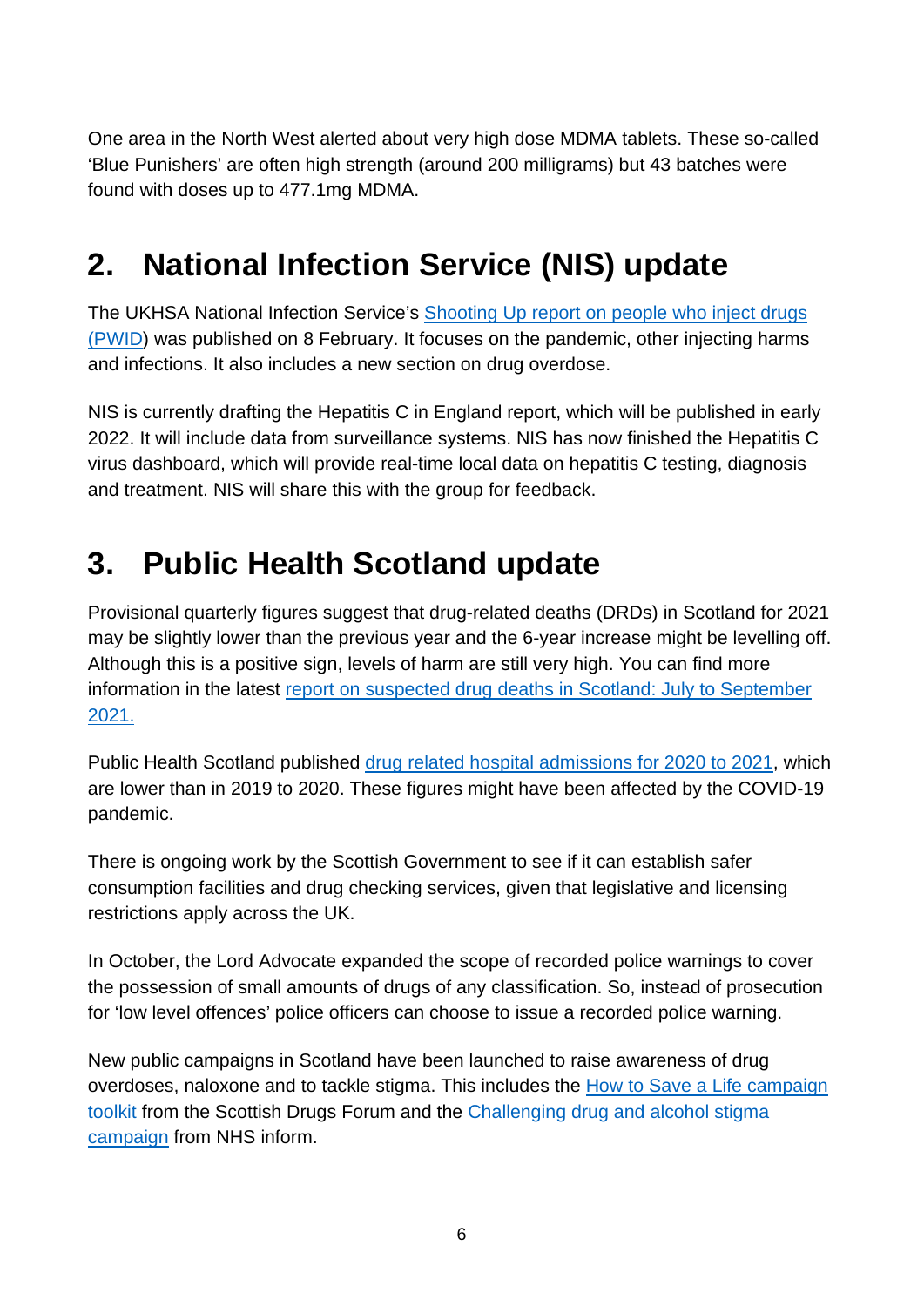Public Health Scotland has also reported a cluster of suspected overdoses involving counterfeit benzodiazepines that were made to look like legitimate medicines in blister packs, not loose inside bags as is usual.

## **4. Greater Manchester update (Michael Linnell)**

Forensic toxicology analysis at Mandrake linked a death at the Warehouse Project club to pills known to contain cathinones and cocaine that were in circulation at the time. The local drug intelligence system is working with the club and The Loop to launch a harm reduction campaign in 2022.

Findings from the Greater Manchester (GM) Testing and Research on Emergent and New Drug Trends (TRENDS) study in clubs show a mixture of 4 cathinones and MDMA in tablets, with a very large range in potency (120mg to 470mg dose). The first [GM TRENDS](https://gmtrends.mmu.ac.uk/)  [study report](https://gmtrends.mmu.ac.uk/) was published in December. It included interviews with people who use drugs, academics, police and other stakeholders. The study has funding for 2 more years, allowing for 100 tests of drug samples per year.

The study also found 2 batches that were identical and sold as 10mg diazepam that actually contained etizolam. Since nearly everything else on the market is underdosed tablets, this increases the risks for users.

### **5. Liverpool John Moores University (LJMU) update**

Researchers at LJMU are working on a paper investigating internet sourcing and availability on the dark web of GABA, opioids and other substances. They have just published a paper on [effectiveness evaluations of interventions on image and performance](https://harmreductionjournal.biomedcentral.com/articles/10.1186/s12954-021-00550-z)  [enhancing drugs \(IPEDs\)](https://harmreductionjournal.biomedcentral.com/articles/10.1186/s12954-021-00550-z).

## **6. North East update (Newcastle City Council)**

The North East is still seeing a slight increase in DRDs and in violence in services and hostels. This involves peer on peer violence and towards staff. There have been significant seizures of crystal meth, which is unusual for the North of England.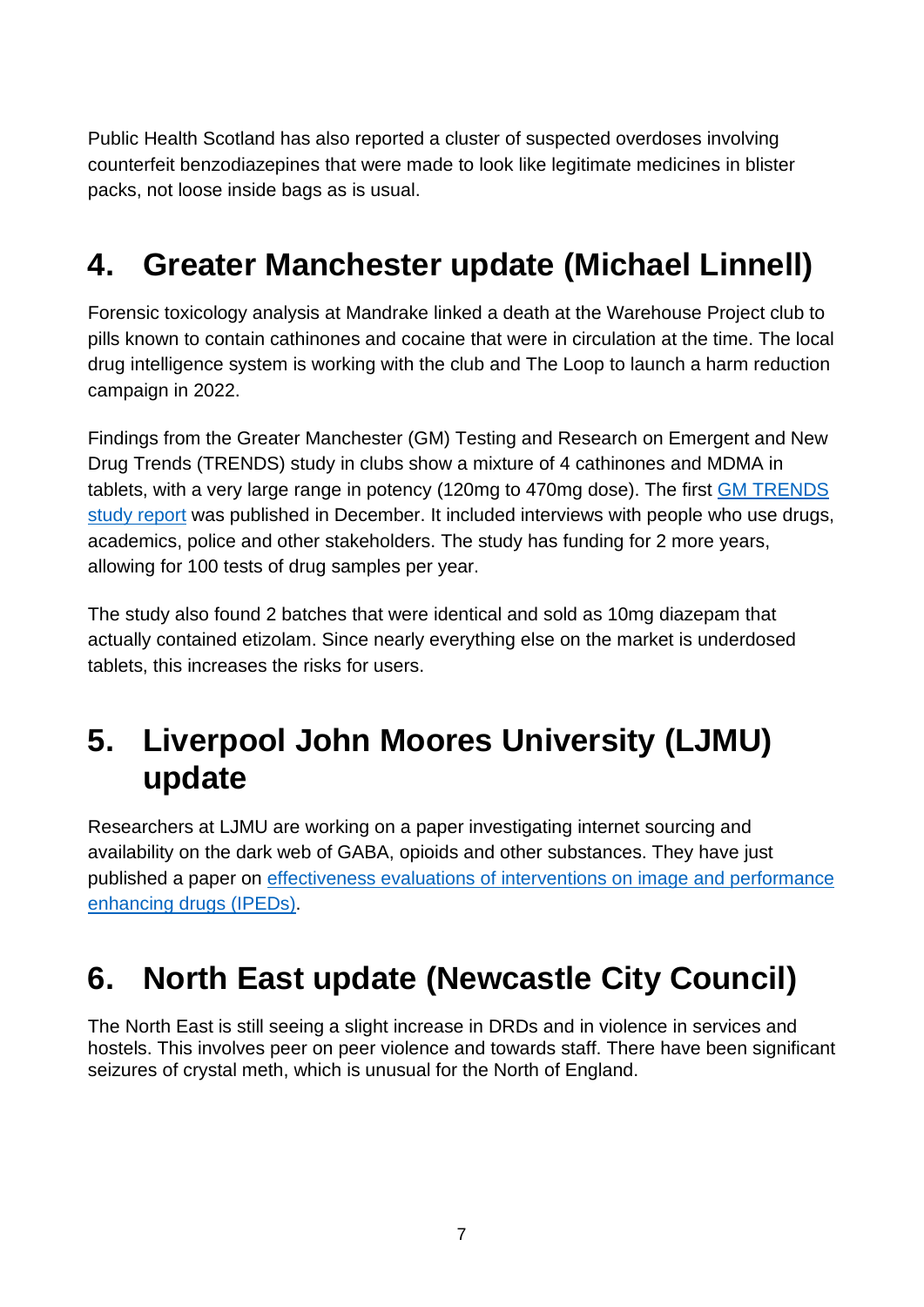### **7. Identification of Novel Psychoactive Substances Study (IONA) update**

Professor Simon Thomas, Clinical Pharmacology and Therapeutics, Newcastle University.

The IONA study aims to:

- link analytically confirmed drug exposure with the toxic effects experienced
- follow trends and regional differences in substances encountered

The study has collected data from 1,275 patients since 2015. The number of substances detected in each case is more than expected, with a median average of 3 per person. One-quarter of patients (25%) had 5 substances present. Patients are very likely to have other substances present that have not been reported, increasing their risk of toxicity.

The study has seen an increase in the proportion of patients presenting with benzodiazepines, including their NPS derivatives. It has also seen an increase in the proportion of opioids and ketamine, with a decrease in synthetic cannabinoids (SCRAs). While the proportion of patients with heroin and morphine metabolites has increased, detections of fentanyl and its analogues have remained rare. Detections of cocaine metabolites have risen steadily, while MDMA prevalence has fallen in recent years.

The study has found that SCRAs that become controlled in China show a downward trend and get replaced with other substances. In 2021, China introduced a blanket ban on SCRAs, but it is still too early to see the effects of this.

On newer SCRA compounds, there have been 2 positive isotonitazene cases and one case of etonitazepyne, both potent opioids.

The study is now funded until August 2022. Future plans include:

- increasing the recruitment of patients
- expanding to other sites
- developing new analyses
- comparing regional data for England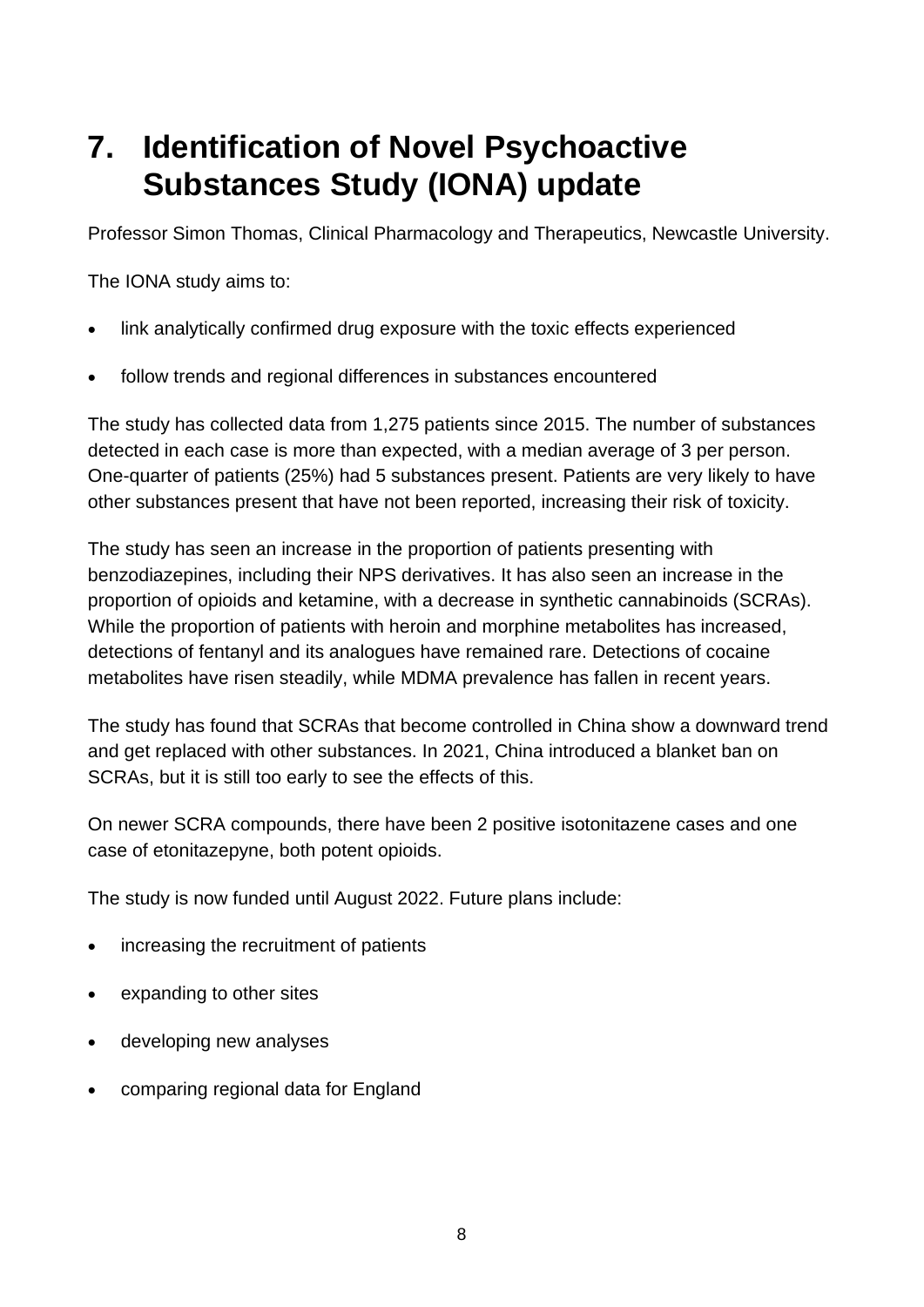### **8. Findings from ASSESS (Anabolic Androgenic Steroid Use Population Size Estimation): first stage study**

Professor Vivian Hope, Public Health Institute, Liverpool John Moores University.

The purpose of the study is to better understand the population of people who are using steroids and its size in England and Wales.

The researchers convened a Delphi panel to estimate the:

- proportion of men using NSP
- proportion of men using steroids orally
- regional variation in steroid use

A total of 53 people were invited to take part in the study, which consisted of 3 surveys, with 37 participants completing the final survey. The study's panel was mostly academics or researchers, but included a mix of health professionals, fitness experts and people with lived experience as well.

The study found that the proportion of steroid users using them orally was about 15% to 20%, with 25% to 45% regularly visiting NSP (rising to between 40% and 60% in some areas). The panel also estimated that prevalence was higher in Wales, North West, Yorkshire and the Humber and North East.

Researchers found the likely range for the estimate of users of anabolic steroids to be between 300,000 and 700,000. The panel estimated that 5% to 10% of the total IPED using population are women. The study concluded that the [Office for National Statistics](https://www.ons.gov.uk/peoplepopulationandcommunity/crimeandjustice/articles/drugmisuseinenglandandwales/yearendingmarch2020)  [estimate for England and Wales for users of anabolic steroids](https://www.ons.gov.uk/peoplepopulationandcommunity/crimeandjustice/articles/drugmisuseinenglandandwales/yearendingmarch2020) (31,000) is probably too low. There will be further research.